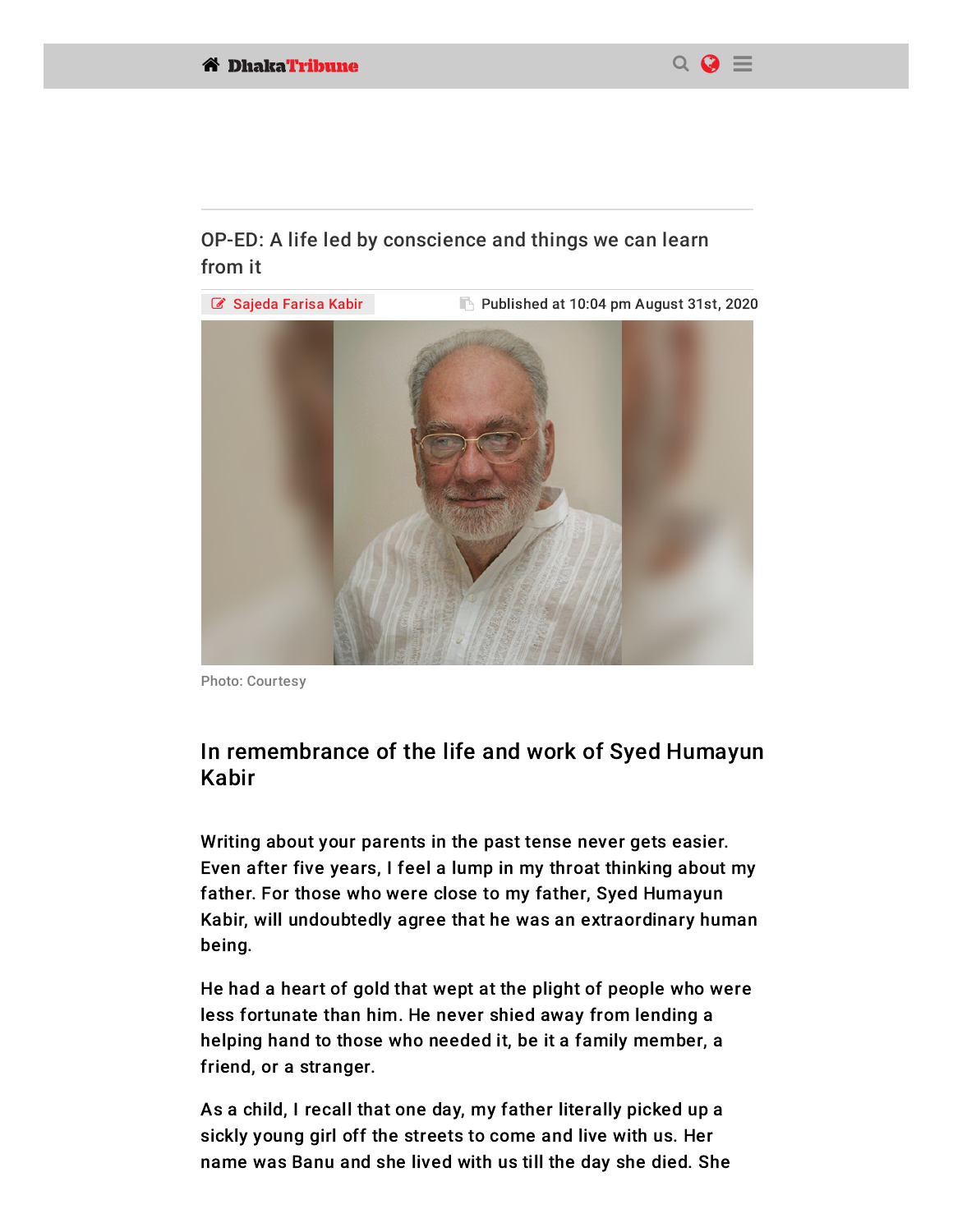proudly called herself "Humayun Kabir's daughter." Such acts were not unusual for my father, and no one batted an eyelid when a complete stranger was brought in to come and live with us. That was my Abba. That was what he did.

Abba led his life with unshakable values and morals; he was a devout Muslim who loved and cherished his family. Each and every family member was important to him, and he made sure they knew that till the day he died. He never lied, never cheated, and never said a cruel word about anyone. This may seem like exaggerated words of a proud daughter, but I assure you, it is not. He never engaged and never let us engage in any gossip" or make any hateful comments about anyone. His outlook on life was positive and he always saw the good in people.

I am fortunate enough to now be a small part of my fathe's legacy -- the SAJIDA Foundation. It is incredible to see how far this organization has come; what started as a small garage school in my parents' residence is now an institution that has positively impacted the lives of millions of people in Bangladesh.



When it came to human dignity, he didit compromise; he held it high both through preaching and practising. SAJIDA strives to walk in the footsteps of Syed Humayun Kabir; all their initiatives are well thought out and align with what their founder would have valued the most.

Many times, I have heard the CEO (my elder sister) ask "What would he have wanted? Is this the direction he would want us to [take?" The](http://www.facebook.com/sharer.php?u=https://www.dhakatribune.com/opinion/op-ed/2020/08/31/op-ed-a-life-led-by-conscience/?fbclid=IwAR1oV381PP9OXHY8iPV3EIqegAibBicvlm1MfyLAPBKWPuOFDcrocIUNWh0)se are not easy questions to answer, and often it is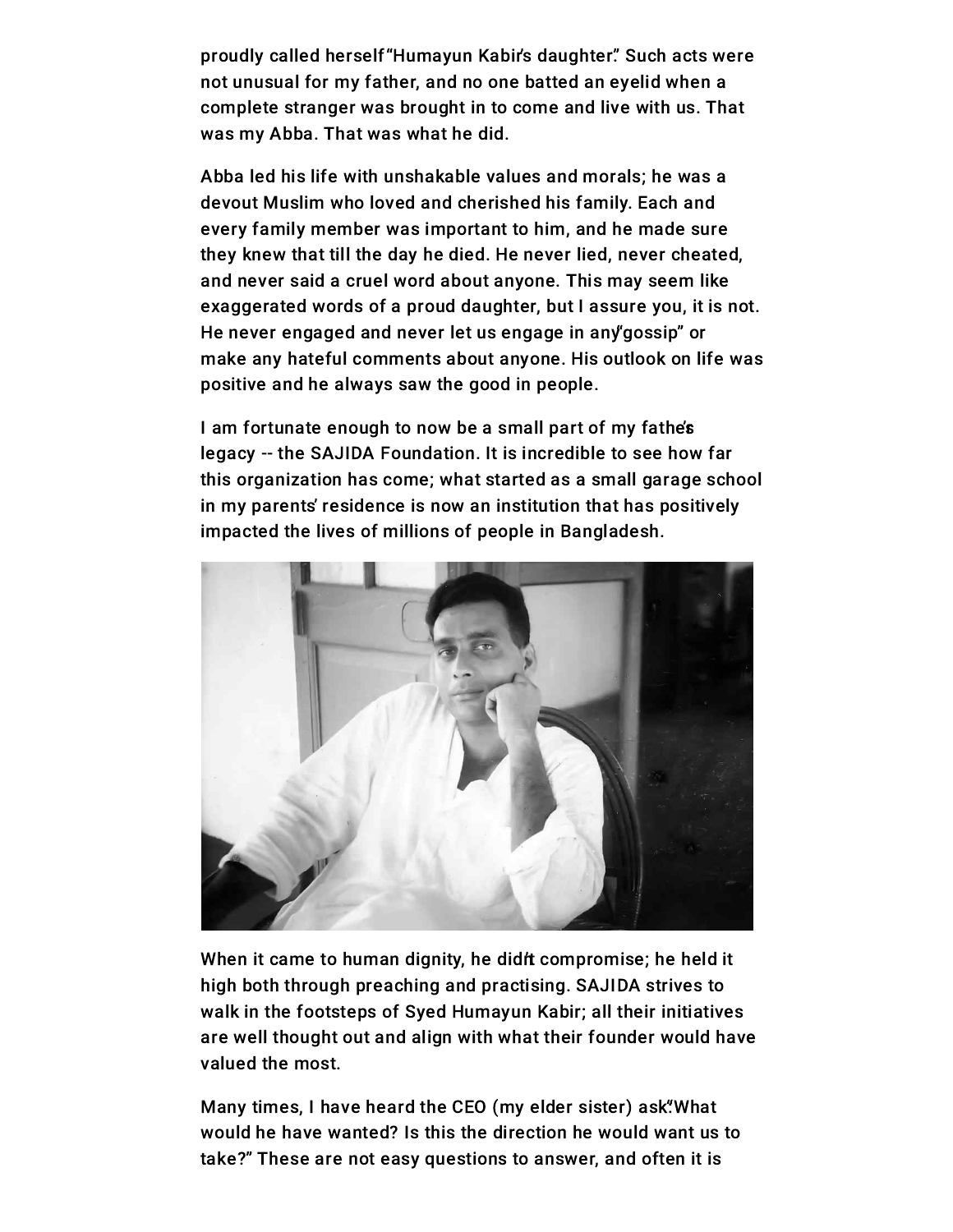even harder to design a program based on the gold standard values and morals of the founder.

Of all the successful programs that SAJIDA has run over the years, I would like to highlight two which I have had the privilege to observe closely, and which in my view strongly reflect the values of my father.

One of them is "Aamrao Manush," which serves homeless adolescents, women, and children, and the other is SAJIDA hospita's recent initiative to tackle Covid-19. The "Aamrao Manush" program runs centres all around Dhaka, where there are day care facilities for the children of working mothers, classrooms for older children, and night shelter facilities for women and children. The children are provided with uniforms, books, meals, and beds to take naps in during the day.

I was very emotional the first time I visited the programs flagship centre in Sadarghat. I could feel my fathe's presence amongst the brightly coloured walls, the childrens artwork, the spacious classrooms, the rows of bunk beds, and the laughter of the kids. He would have been happy to see that SAJIDA has taken it upon itself to look after the people who are often invisible in our society. Like him, SAJIDA Foundation sees potential in everyone it serves.

If given the right opportunity, anyone can strive to have a better life. Children living on the streets can be taken out of poverty with the right support and education. Vulnerable women can be helped by providing them with a safe place to stay, training them, or even reaching out when they need help. This program was set up to do just that: Serve the population left behind simply because they are floating and without fixed addresses.

One of SAJIDA's recent initiatives has been widely praised for its timely and life-saving intervention -- Narayanganj Hospital. SAJIDA rapidly converted this hospital as a Covid-designated hospital with an MOU with the government. This unit was financed by SAJIDA's own funds and funds donated by generous individuals, corporates, and donor agencies.

This hospital provides free medical treatment to all patients. No one is turned away. SAJIDA Hospital provides services free of [cost, inclu](http://www.facebook.com/sharer.php?u=https://www.dhakatribune.com/opinion/op-ed/2020/08/31/op-ed-a-life-led-by-conscience/?fbclid=IwAR1oV381PP9OXHY8iPV3EIqegAibBicvlm1MfyLAPBKWPuOFDcrocIUNWh0)ding medicine, oxygen supply, diagnostics cabin rent, ICU, dialysis, ambulance service, and food, among others. As can